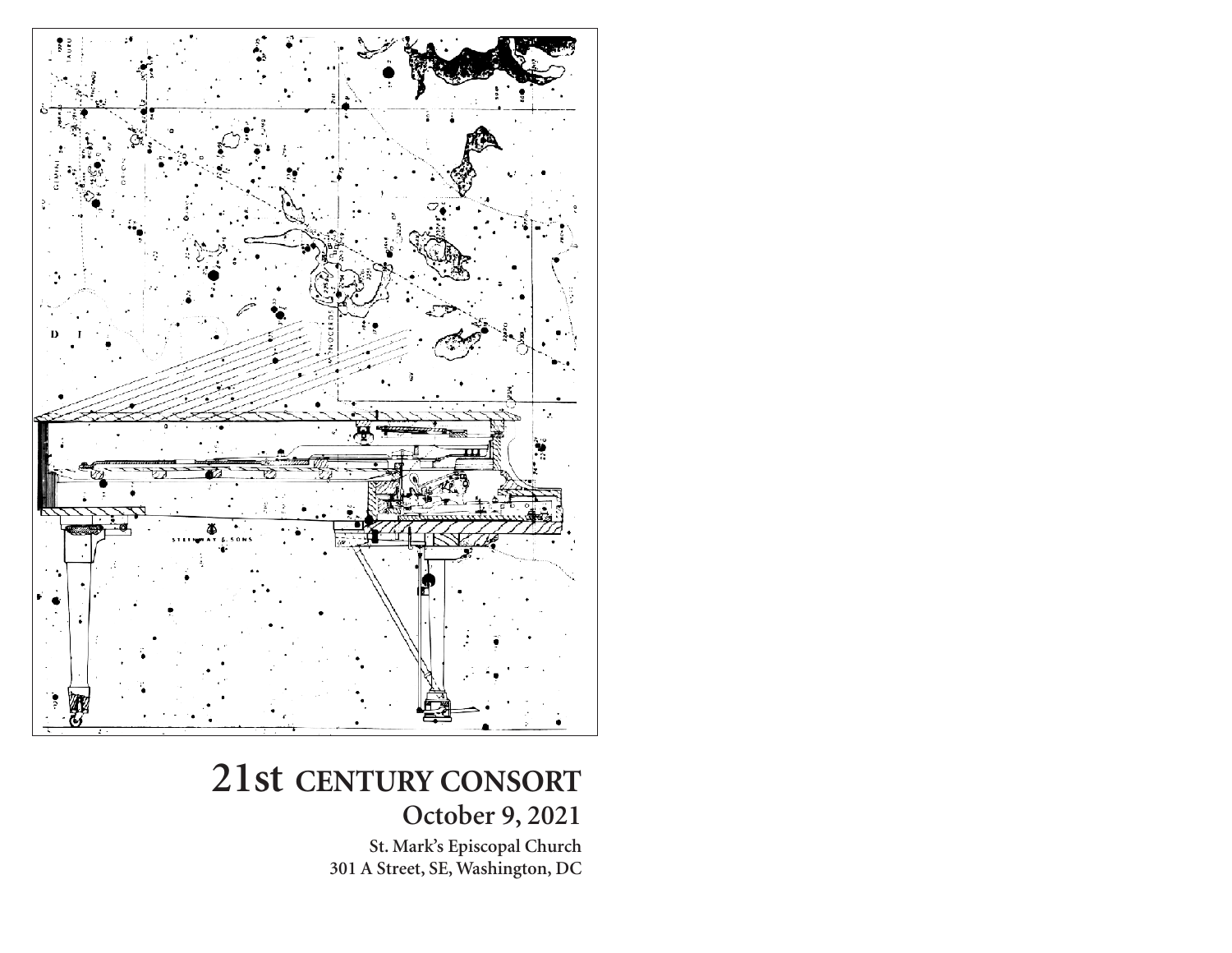# **21st Century Consort**

Christopher Kendall, Artistic Director Boyd Sarratt, Manager

Richard Barber, double bass Paul Cigan, clarinet Lisa Emenheiser, piano Daniel Foster, viola Catherine Gardner, soprano Lee Hinkle, percussion Ellen Hwangbo, piano Amy McCabe, trumpet Alexandra Osborne, violin Daniel Pesca, piano Elizabeth Plunk, flute Rachel Young, cello

Mark Huffman, recording engineer

**Saturday, October 9, 2021 Pre-Concert Discussion 4:00 p.m. Concert 5:00 p.m. St. Mark's Episcopal Church 301 A Street SE, Washington, DC** 

❖ ❖ ❖

The 21st Century Consort's 2021–2022 activities are sponsored by the Nicolae Bretan Music Foundation, The Amphion Foundation, and the Board and Friends of the 21st Century Consort.

#### **www.21stcenturyconsort.org**

**Pre-Concert Discussion** Christopher Kendall with Eugene O'Brien

#### **Program "Elegy"**

*Consolation* "...from the Ripe Flesh..." (after Rilke) Erik Santos Ms. Emenheiser

*Pensivity* James Willey from "Three Pieces in Memory of Stephen Albert" Mr. Cigan, Mr. Foster, Ms. Hwangbo

Ms. Plunk, Ms. Young

*Thisby dying* Arthur Cunningham

#### *Bonkers* James Willey from "Three Pieces in Memory of Stephen Albert" Mr. Cigan, Mr. Foster, Ms. Hwangbo

*Waltzing the Spheres* James Primosch Ms. Emenheiser, Ms. Gardner,

*Dawn* from "Three Pieces in Memory of Stephen Albert" James Willey Mr. Cigan, Mr. Foster, Ms. Hwangbo

#### *INTERMISSION*

*Elegy to the Spanish Republic* Eugene O'Brien Mr. Barber, Mr. Cigan, Ms. Emenheiser, Mr. Foster, Mr. Kendall, Mr. Hinkle, Ms. McCabe, Ms. Osborne, Ms. Plunk, Ms. Young

### *To Wake the Dead* (1978) Stephen Albert *(Six Sentimental Songs and an Interlude after Finnegans Wake)*

- 1. How it ends
- 2. Riverrun (ballad of Perse O'Reilly)
- 3. Pray your prayers
- 4, Instruments
- 5. Forget…Remember
- 6. Sod's brood, Mr. Finn
- 7. Passing Out

Mr. Barber, Mr. Cigan, Ms. Gardner, Mr. Kendall, Ms. Osborne, Mr. Pesca, Ms. Plunk, Ms. Young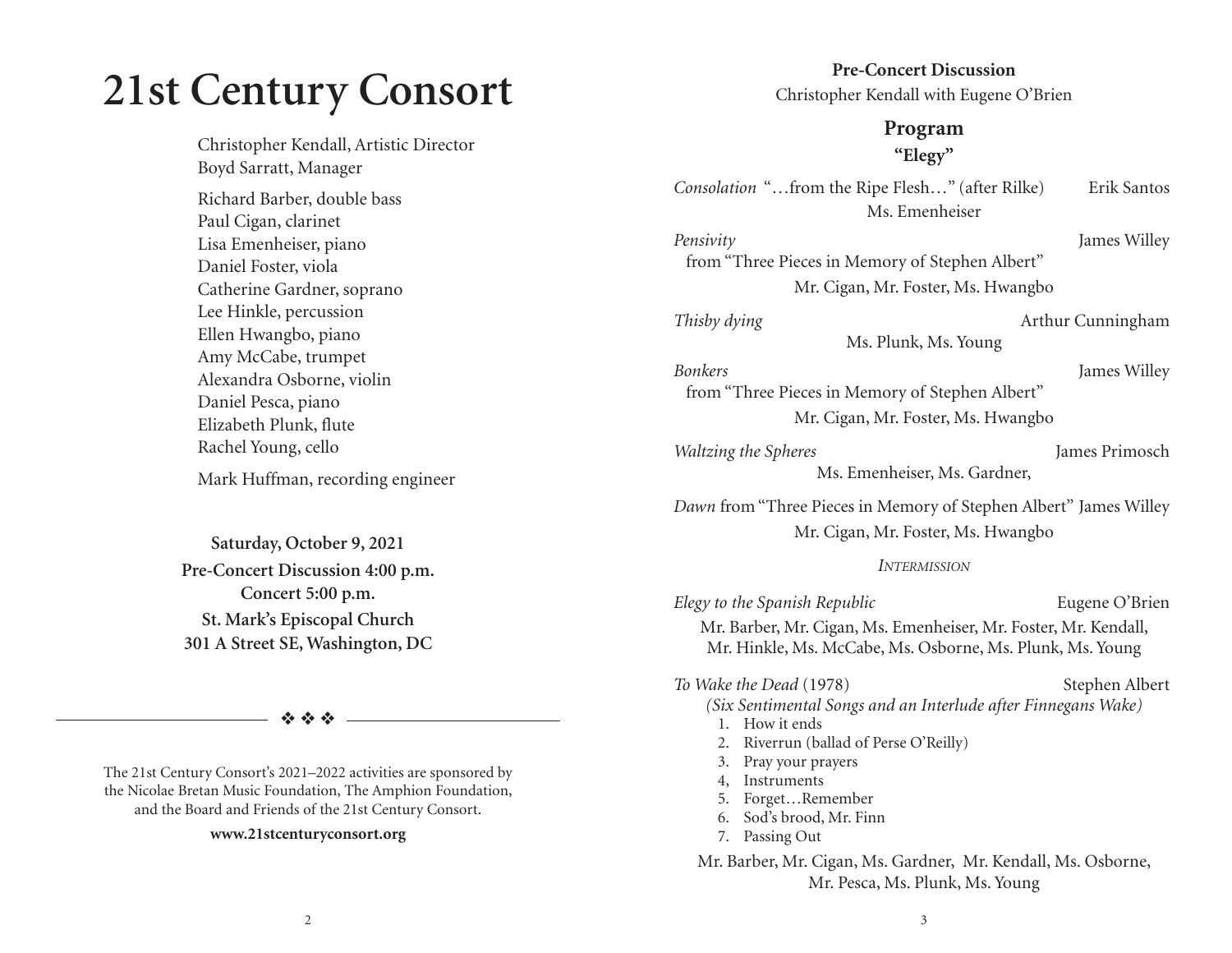# **Program Notes**

*Consolation "…from the Ripe Flesh…"* **Erik Santos**  *(after Rilke)* 

**Erik Santos** is a composer, multi-instrumentalist, singer, producer and teacher, who is active in many musical genres, from rock and jazz, to classical, to electronic, world music, and music for theater and dance. As the first-born in a family of musicians—father Rosendo Ejercito Santos, Jr., mother Harriet, brothers Nathan and Jason—music has always been at the core of his life practice, both as profession and hobby. Erik Santos is Associate Professor and Chair of composition and performing arts technology at the University of Michigan School of Music, Theatre & Dance.

Mr. Santos has received commissions, prizes, fellowships, and other recognitions for his concert music, including the 2020 Sousa-ABA-Ostwald Prize from the American Bandmasters Association, the Charles Ives Scholarship, and the Charles Ives Fellowship from The American Academy of Arts and Letters; awards from Broadcast Music Incorporated (BMI), the MacDowell Colony, the Bozeman Symphony, the Civic Orchestra of Chicago, the Rackham Graduate School of U-M, and the Music Teachers National Association (MTNA).

But, in recent years, Mr. Santos has become increasingly preoccupied with presenting music in venues other than the classical concert hall dance clubs, street corners, radio, theaters, churches, museums, cafes, car stereos, movies, Internet, iPods, etc.—where there is more emphasis given to the interaction of music with other spontaneous sensory elements, involving listeners at the hub of a transdimensional experience. This interest flourished in 2002, when he was invited to join the pioneering and internationally celebrated Japanese butoh company Dairakudakan: Temputenshiki (avant-garde dance/theater), as resident composer—a potent collaboration that continues to this day.

Mr. Santos has been on the Michigan local original music scene for years, with bands October Babies, The Crossed Lines, 16 More Miles, and Citygoat, and he's hosted several long-running Open Mic stages in the area. These days, he's possessed by a fresh passion for practicinglearning, unlearning, all day every day—memorizing poetry, investigating inventions of Bach and Bruce Lee, and Vince Gilligan, enjoying sound.

The composer writes:

*from the Ripe Flesh... (Consolations for solo piano)* was written in 1995, while I was a resident of the MacDowell Colony, NH. I was deeply immersed in the poetry of Rainer Maria Rilke, and the immense Waterlilly paintings of Claude Monet. The richness and depth of color and sensuous poetic language made me recall my childhood dream of discovering that I could breathe underwater, free of time and space. I wished to express this musically.

The first Consolation was inspired by Rilke's "Sonnets to Orpheus," number XVII, Book 2 ("Wo, in welchen immer selig bewässerten Gärten..."). Under all our bickering is a deeper mystery that eludes Everyone, but that is impossible to identify. The unanswered question.

It's maddening to contemplate where we, as a people, are now, and where it's all going. Luckily, when playing music together, we can transcend it all for a few wonderful moments together.

### *Three Pieces in Memory of Stephen Albert* **James Willey**

Born in Lynn, Massachusetts, in 1939, James Willey began composing and the study of piano at an early age. He later attended the Eastman School of Music where he studied composition with Bernard Rogers and Howard Hanson. He also studied at The Tanglewood Music Center with Gunther Schuller.

The recipient of three National Endowment for the Arts Composer Fellowships and a semi-finalist for the Kennedy Center Friedheim Awards, Willey has had works performed by such ensembles as the Baltimore Symphony, the Buffalo Philharmonic Orchestra, the Minnesota Orchestra, the Rochester Philharmonic Orchestra, The Seattle Symphony, the Audubon Quartet, the Esterhazy Quartet, The Tremont Quartet, Collage, The Society for New Music, and the Twentieth (now the Twenty-First) Century Consort.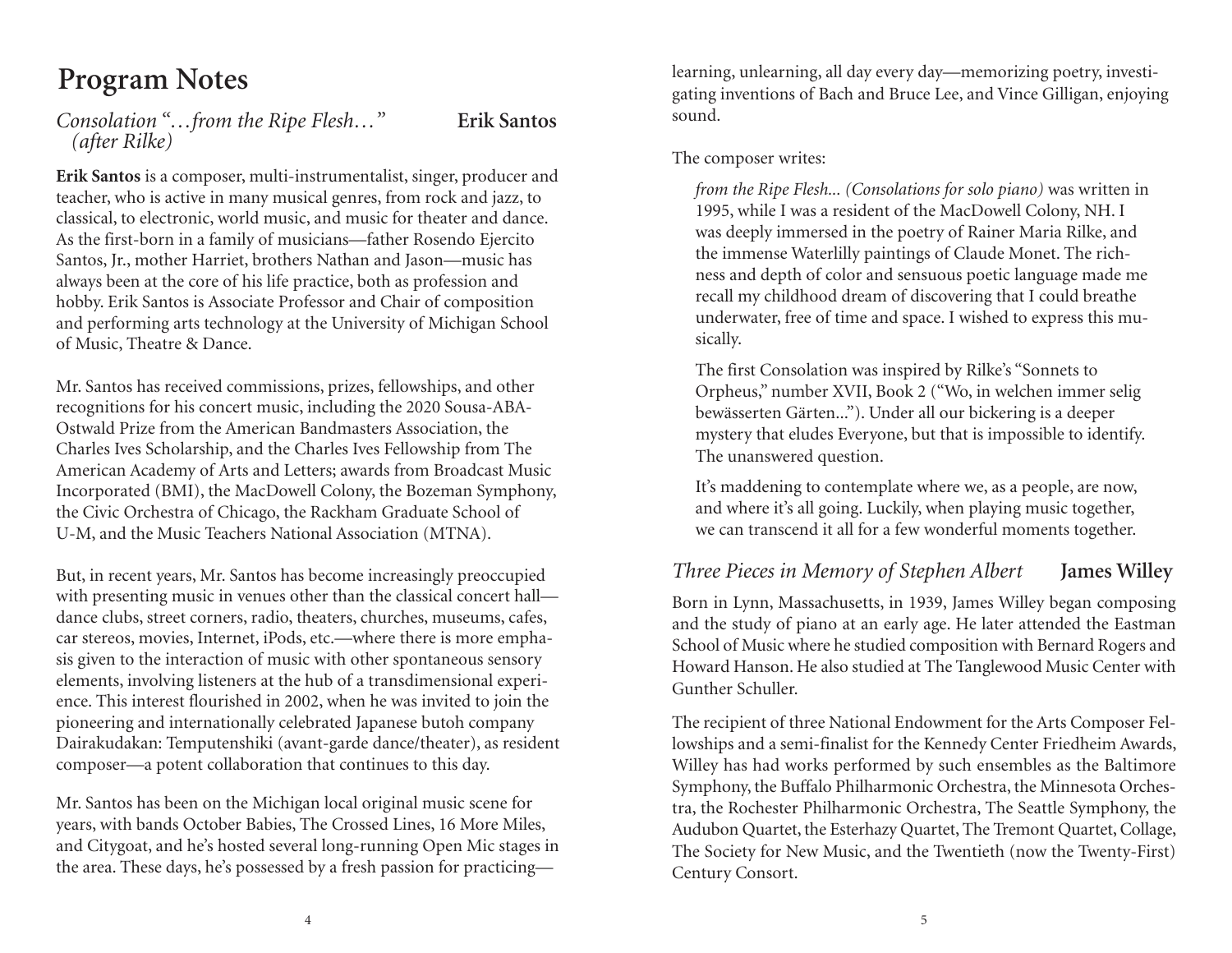James Willey was for many years Distinguished Teaching Professor of Music at the State University of New York at Geneseo from which he retired in December 2001. He has also taught part-time at the Eastman School of Music and for one year as visiting professor (1979-80) at Williams College. From 2002-2019 he served as a Vice-President for Outreach and Competitions with the Society for Chamber Music in Rochester.

The composer writes:

My "Three Pieces in Memory of Stephen Albert" began life as a trio for clarinet, viola and piano on which I began work during February of 2001. Asked by Christopher Kendall if I had anything that might be suitable for inclusion in a concert to be given in memory of my dear friend Stephen Albert, it seemed to me at the time that a great deal of the music that had been sketched for the trio lent itself to such an occasion. As I worked on the trio, I found, again and again, that the piece had taken on a life of its own, that the occasion of a memorial concert for Steve Albert and my thinking again about him after so many years was driving the piece in some new direction.

In the first movement, a chaconne, or repeated harmonic pattern, part of the original sketch material, re-emerged as an interrupted chaconne, threading its way haltingly through the movement's ABA design. The whole tone of the movement became more reflective, emerging as something about the need to pause, to reflect and to feel.

The second movement, "Bonkers," began to darken. The bantering tone of the original sketches was, if anything, heightened by the deliberately obsessive, increasingly hammered repetition of the movement's opening "funky" lick. The movement began, seemingly of its own volition, to move from whacky outset to a thorny, albeit whimsical, conclusion.

During the course of composition, a lengthy development section was added to the third movement. The entire final section, lasting some three minutes, was substituted about a month before the September 2001 premiere. What is it all about? At this juncture, I can only say that the third piece, my favorite of the

three, is a kind of trek from sorrow through turmoil to light and release. I am very grateful to have been able to put the Three Pieces together with such wonderful colleagues and friends.

### *Thisby dying* **Arthur Cunningham**

Arthur Cunningham was born in Piermont, NY in 1928. He was an eclectic composer trained from childhood in both jazz and classical music. At the Metropolitan Music School in New York City, he studied classical composition with the school's director, Wallingford Riegger, and jazz piano with Teddy Wilson and John Mehegan. Upon graduation, he went to Fisk University, an historic all-Black school in Nashville, Tennessee, where his education was made possible by a fund set up by a group including Kurt Weill, Langston Hughes, Irving Berlin, and Richard Rodgers. At Fisk, he studied classical piano with the well-known accompanist William Duncan Allen, and theory and composition with John Work. He studied further at The Juilliard School with Peter Mennin, Norman Lloyd, and Henry Brant, and earned a Masters Degree from Columbia Teachers College where he received the Distinguished Alumni Award in 1992. His work as a composer took flight in 1968 after a commission from Benjamin Steinberg and the Symphony of the New World. The piece he produced was the dissonant and rhythmically complex *Concentrics* for orchestra. It was given its premiere at Philharmonic Hall in Lincoln Center, NYC in February 1969. His most prolific period followed with works such as *Engrams*, *Harlem Suite* (including *Lullabye for a Jazz Baby,* which was performed by the Alvin Ailey Dance Company), *Night Song*, *Eclatette* for solo cello or double bass, *The Walton Statement* for double bass and orchestra, and many other choral and instrumental pieces.

Following a period in the early 1980's where he focused on jazz piano playing, vocal coaching and teaching, he returned to composing in 1986 with a group of short piano pieces. A high point of this late period was his revision of *Concentrics* for a performance by the New York Philharmonic under Zubin Mehta in 1989. His compositional activities and jazz performing continued until his death. His work with cabaret artist, Kate Davidson (whom he would later marry) was a central creative activity in the last decade of his life. Together, they per-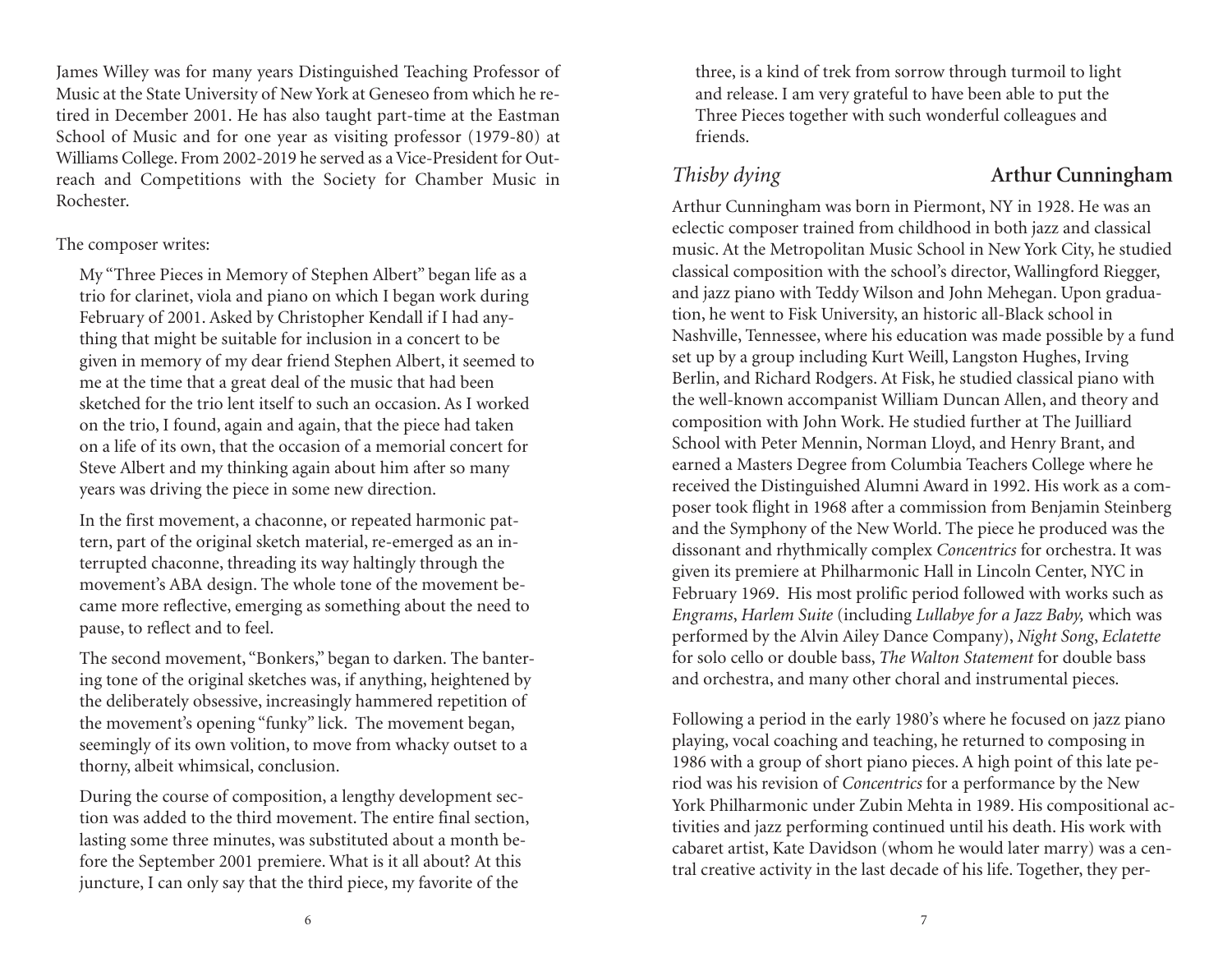formed throughout the U.S., Canada, and the Netherlands, and served as U.S. representatives at Expo '92 in Seville, Spain. Further evidence of Cunningham's wide-ranging activities was his work as music coordinator and narrator for the 1989 PBS documentary, *The Exiles*. He died after a long struggle with cancer in 1997, only a month after a concert in his honor produced by the Rockland Community College African-American History Month Committee. For this concert, he provided spoken commentary on his works before they were played. He then performed, for the final time, with his wife.

*Thisby dying* is a version of the composer's song from the 1968, "Asleep, my love" for cello and soprano, one of a series of works setting scenes from Shakespeare's *A Midsummer Night's Dream*. In a 1969 interview on New York Public Radio, in which Cunningham identifies himself as highly theatrical and always composing from that perspective, he mentions his intent to set the entire *Midsummer Night's Dream* to music. In the interview, he explains that the song, identified in the score as a "Lament," and perhaps a sketch for the planned play, "describes a meeting in the forest of Thisbe, finding her lover Pyramus asleep…but she thinks he is dead. So a joke is turned into a sort of tragedy. The cello is Pyramus and the soprano [or flute in *Thisby dying*, playing an elaborated version of the voice part] is Thisbe."

#### *Waltzing the Spheres* **James Primosch**

When honoring him with its Goddard Lieberson Fellowship, the American Academy of Arts and Letters noted that "A rare economy of means and a strain of religious mysticism distinguish the music of James Primosch… Through articulate, transparent textures, he creates a wide range of musical emotion." Primosch's compositional voice encompasses a broad range of expressive types. His music can be intensely lyrical, as in the song cycle *Holy the Firm* (composed for Dawn Upshaw) or angular as in *Secret Geometry* for piano and electronic sound. His affection for jazz is reflected in works like the *Piano Quintet*, while his work as a church musician informs the many pieces in his catalog based on sacred songs or religious texts.

Primosch's instrumental, vocal, and electronic works have been performed throughout the United States and in Europe by such ensembles as the Los Angeles Philharmonic, the St. Paul Chamber Orchestra, Col lage, the New York New Music En semble, and the 21st Century Consort. Commissioned works by Primosch have been premiered by the Chicago Symphony, the Albany Sym phony, Speculum Musicae, the Can tata Singers, and pianist Lambert Orkis. In 1994 Primosch served as composer-in-residence at the Marl-



boro Music Festival. Recordings of<br>thirty-five compositions by Primosch<br>have appeared on the Albany, Azica,<br>Bard, Bridge, CRI, Centaur, Innova, Navona, and New World<br>labels, and include a CD of his vocal/ensemble works by

tury Consort. Born in Cleveland, Ohio in 1956, James Primosch studied at Cleveland State University, the University of Pennsylvania, and Columbia Uni versity. He counts Mario Davidovsky, George Crumb, and Richard Wernick among his principal teachers. He was active as a pianist, par ticularly in the realm of contemporary music. He was a prizewinner at the Gaudeamus Interpreters Competition in Rotterdam, and ap-

pears on recordings for New World, CRI, the Smithsonian Collection,<br>and Crystal Records.<br>The composer writes:<br>"Waltzing the Spheres" is a setting of a poem by Susan Scott<br>Thompson by that name. I first encountered it when ately I wanted to set it, but never got around to it until years<br>later when I set it on a commission from Philadelphia's Lyric<br>Fest. The crisis we are in feels somewhat like 9/11, so it seems<br>like the right piece to offer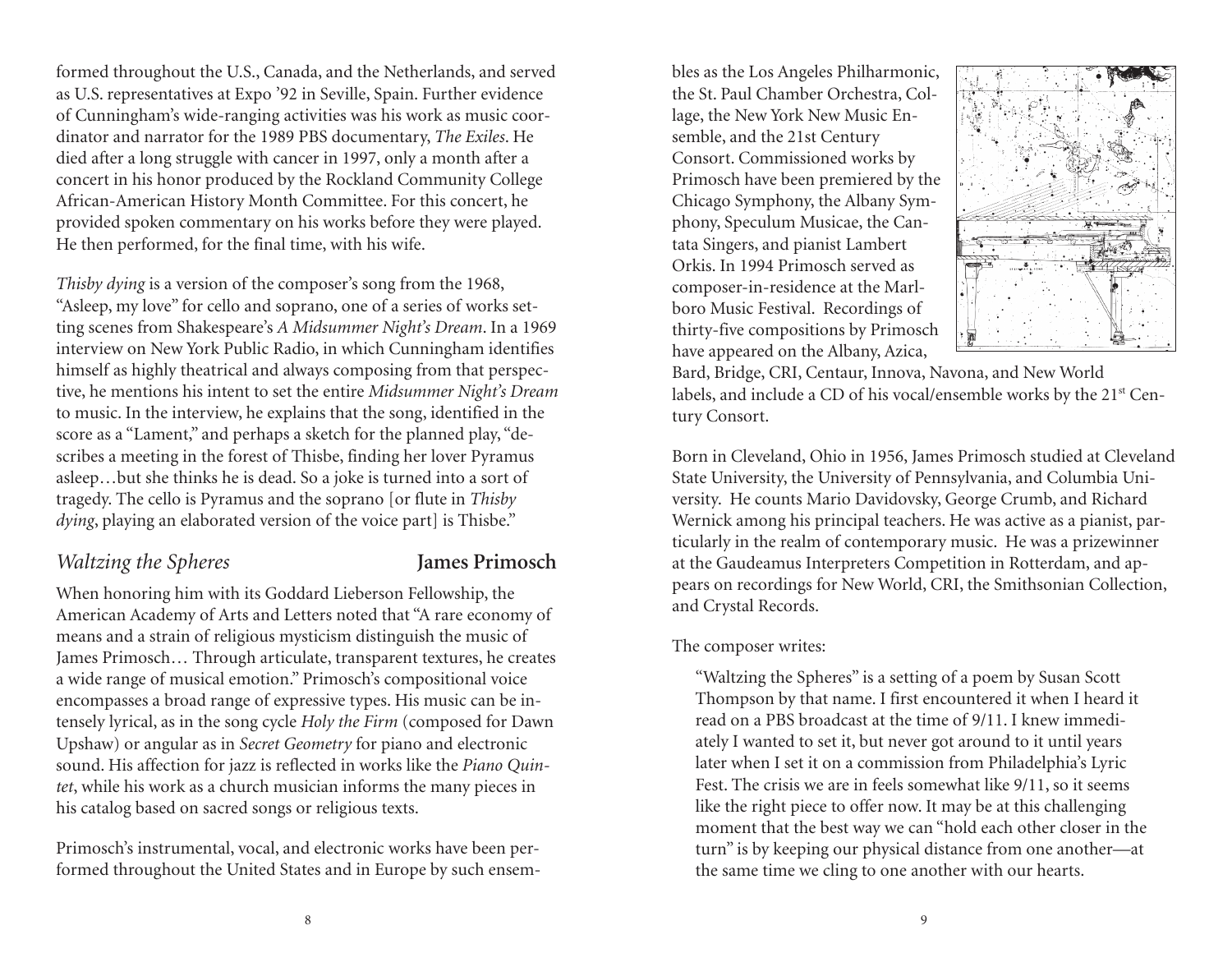#### **Waltzing the Spheres**

We pulled each other closer in the turn around a center that we could not see – This holding on was what I had to learn.

The sun can hold the planets, earth the moon, but we had to create our gravity by always pulling closer in the turn.

Each revolution caused my head to whirl so dizzily I wanted to break free, but holding on was what I had to learn.

I fixed my eyes on something out there firm, and then our orbit steadied so that we could pull each other closer in the turn.

The joy that circles with us round the curve is joy that passes surely as a peace, and holding on is what we have to learn.

And if our feet should briefly leave the earth, no matter, earth was made for us to leave, and arms for pulling closer in the turn – This holding on is what we have to learn.

> – Susan Scott Thompson (1946 – 2007) Copyright: All Rights Reserved - Standard Copyright License

### *Elegy to the Spanish Republic* **Eugene O'Brien**

With his music hailed by critics as "very engaging and incantatory" (*The New York Times*), "alluring with sunbaked, evanescent imagery, punctuated by glittering stabs of color" (*The New York Times*), "one of those rare pieces which creates a lovely continuity" (*San Francisco Chronicle*), "a carefully crafted message of subtlety and refinement" (*Cleveland Plain Dealer*), and praised for its "beautiful, spontaneous quality" (*Cincinnati Enquirer*), Eugene O'Brien has been noted as a composer of "extraordinary talent and imagination" (*Il Messaggero*, Rome).

The recipient of the Award in Music of the American Academy of Arts and Letters, the Rome Prize of the American Academy in Rome, as well as awards from BMI, ASCAP, the League of Composers, and the International Society for Contemporary Music, Mr. O'Brien has received Guggenheim, Rockefeller, Fulbright, National Endowment for the Arts, and other fellowships, and commissions from the Fromm Music Foundation at Harvard, the Serge Koussevitzky Foundation in the Library of Congress, by Meet-the-Composer / Lila Wallace Reader's Digest Fund, and from many American, Asian and European performers and ensembles.

His music has been heard in concerts by the Cleveland Orchestra, the Italian Radio (RAI) Orchestras of Rome and Turin, the Omaha Symphony, as part of the Saint Louis Symphony Discovery series, the Louisville Orchestra New Dimensions series, and in numerous other concerts and festivals throughout this country and abroad. Recorded on the CRI, Golden Crest, Crystal, Fontec, Capstone, and Indiana University labels, his works are published by Codex Nuovo, G. Schirmer, and Boosey & Hawkes. Biographies and descriptions of his work are included in *The New Groves Dictionary of American Music*, *Baker's Biographical Dictionary of Musicians*, and *The Harvard Biographical Dictionary of Music*. Active in the performance of new music, Mr. O'Brien co-founded the Cleveland professional new music ensemble Reconnaissance in 1978 and was associated with the group until 1984. In 1985-87 he served on the production board of the Contemporary Music Forum in Washington, D.C.

Mr. O'Brien studied composition with Robert Beadell, Bernd Alois Zimmermann, John Eaton, Iannis Xenakis, and Donald Erb. He received undergraduate and graduate degrees from the University of Nebraska, undertook post-graduate studies as a Fulbright scholar at the Staatliche Hochschule für Musik in Köln, Germany, and received his doctorate from Case Western Reserve University / Cleveland Institute of Music. A member of the faculty at the Indiana University Jacobs School of Music since 1987 where he was chair of the composition department from 1994 to 1999 and served as an associate dean from 1999 through 2016, Mr. O'Brien is presently Professor of Composition Emeritus. He previously served as composer-in-residence at the Cleveland Institute of Music and as chair of the composition and theory de-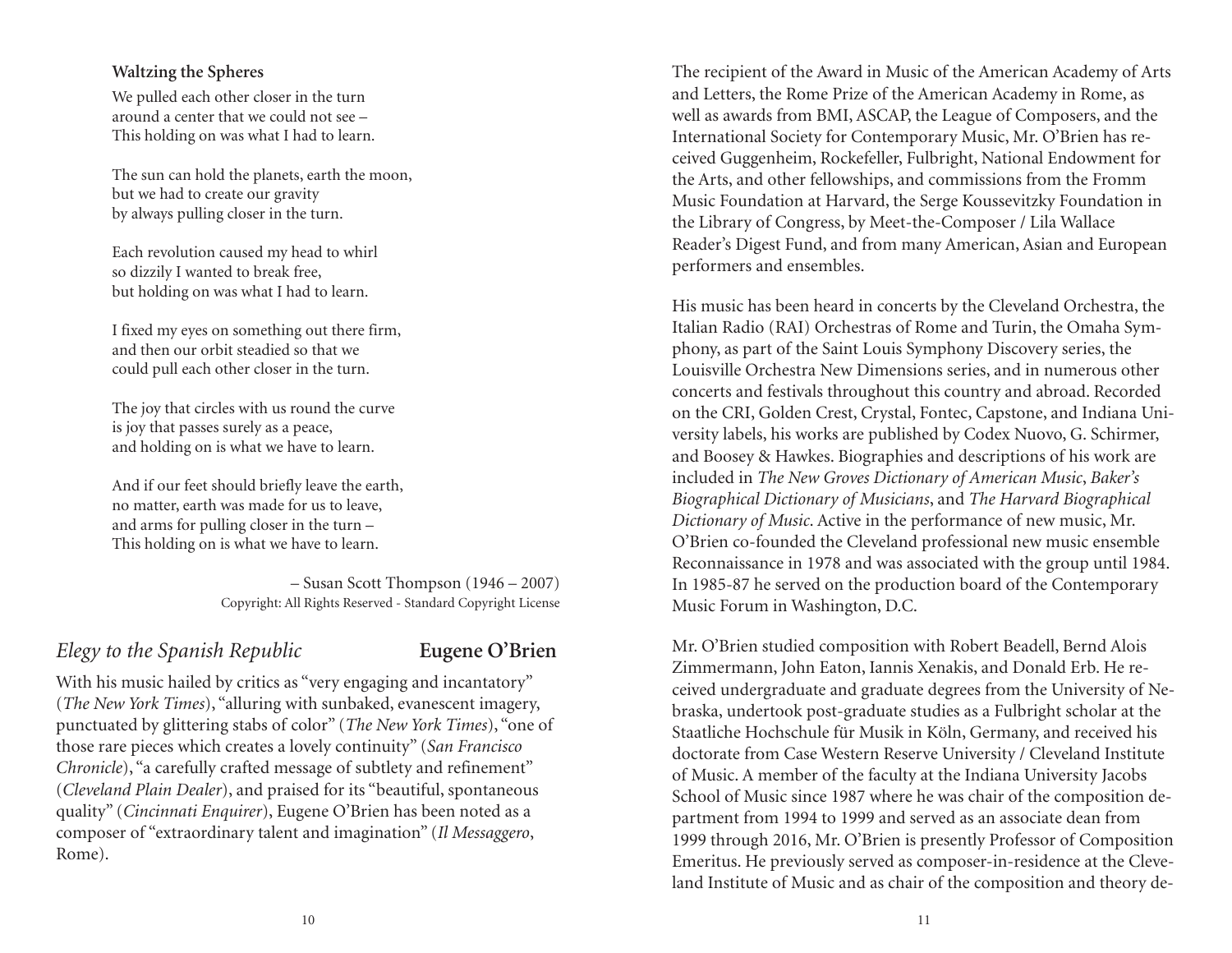partments in the Benjamin Rome School of Music of the Catholic University of America in Washington, D.C.

### **Program Note by the Composer**

"…and perhaps the day will come when, for the misfortune and edification of humanity, the plague will stir up its rats again and send them to die in some happy city." —Albert Camus, *La Peste*

The Spanish Civil War erupted in 1936, the consequence of a failed right-wing military coup d'etat against Spain's democratically elected republican government, and ended in 1939 with the Spanish Republic's defeat. The war caused more than a half-million deaths, forced as many more into exile, and resulted in the 36-year repressive dictatorship of Francisco Franco. In the eight decades that have passed since it ended, the Spanish Civil War has become a universal metaphor for human suffering and injustice.

The conflict and its aftermath had a deep and lasting effect on the American abstract expressionist Robert Motherwell. His response was a monumental series of more than 200 paintings collectively titled *Elegies to the Spanish Republic*, a work he began in 1949 and continued for the rest of his life. Common to the imagery of all the paintings are thick, intensely black vertical slashes and ovoids that dominate their backgrounds. Descendants of Goya's *Disasters of War* and Picasso's *Guernica*, and characterized by poet and Museum of Modern Art curator Frank O'Hara as "some of the most powerful and brutally ominous works of our time," Motherwell's *Elegies* are sentinels, dramatic emblems of the Civil War's tragedies and warnings never to forget them.

The present *Elegy to the Spanish Republic*, a short musical addition to Motherwell's paintings, is also meant to be a warning and sentinel, "barbaric and austere," to borrow Motherwell's description of his work. My *Elegy* makes brief references to music written during the Spanish Civil War by composers who experienced it first hand: the Catalan Roberto Gerhard's *Soirees de Barcelone*, written in Barcelona in 1936-38; and the Mexican Silvestre Revueltas's *Homenaje a Federico Garcia Lorca*, composed in memory of the poet who was murdered in 1936 by Franco's troops, and performed in wartime Madrid and Valencia in 1937 with Revueltas conducting. By imitating the jazz- inflected rhythms that permeate his music from the late 1930s, *Elegy* also pays homage to Arkansas-born composer Conlon Nancarrow,<br>who fought in Spain for the Republic as a volunteer in the Abraham<br>Lincoln Battalion.<br>Initially I planned to divide the work into contrasting sections, each<br>with

ever, the sections turned into discontinuous shards and fragments that disrupt each other repeatedly; the titles themselves were also broken. The music of *Elegy* remains in the shadow of their words:

#### *Outraged musics scar the face of every hope* (Miguel Hernandez, 1939)

*City of troops and clanging cars: dusk, dusk, and the beating of the rain* (Jose Moreno Villa, 1937)

*cries of children cries of women cries of birds* (Pablo Picasso, 1937)

*To learn a lament that will cleanse me of earth* 

(Federico Garcia Lorca, 1936) A grant from the Fromm Music Foundation at Harvard made possible the commissioning of Elegy to the Spanish Republic for the 21st Cen tury Consort, the resident new music ensemble at the Smithsonian In stitution in Washington, D.C. for over forty-three years.

*To Wake the Dead* **Stephen Albert** 

Pulitzer Prize- and Grammy-winning composer Stephen Albert was recognized in his lifetime for a body of work at once powerful, dra matic, colorful, and deeply emotive. Contemporary in sound, yet firmly rooted in traditional compositional techniques, Albert's music sought to establish links with fundamental human emotions and musical ar chetypes. He drew inspiration from the rich emotional palette of 19th century music, and sought to discover, within the context of a personal 20th-century idiom, new connections with music of the past.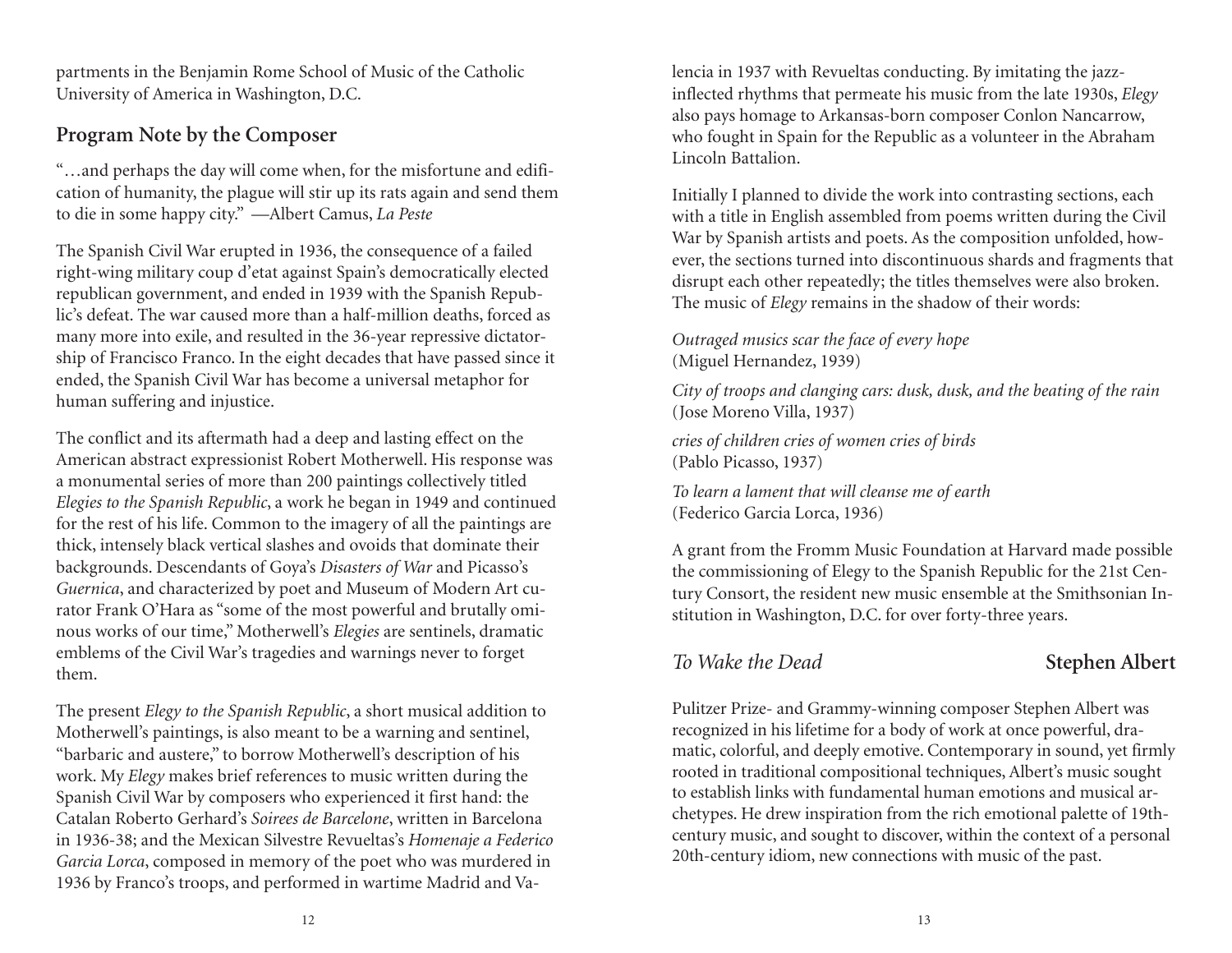Born in New York City on February 6, 1941, Albert first studied composition at the age of 15 with Elie Siegmeister, and enrolled two years later at the Eastman School of Music, where he studied with Bernard Rogers. Following composition lessons in Stockholm with Karl-Birger Blomdahl, Albert studied with Joseph Castaldo at the Philadelphia Musical Academy (BM 1962); in 1963 he worked with George Rochberg at the University of Pennsylvania.

Stephen Albert won the 1985 Pulitzer Prize in Music for his symphony *RiverRun*, and from 1985 to 1988 served as composer-in-residence with the Seattle Symphony. He received commissions from the Chicago, National, Pittsburgh, Baltimore, and Seattle symphonies, The Philadelphia Orchestra, the New York Philharmonic, the Chamber Music Society of Lincoln Center, and the Library of Congress and wrote works for the 20th Century Consort, David Gordon, Yo-Yo Ma and David Shifrin among others. Additional awards and honors include two MacDowell Colony fellowships, a Huntington Hartford Fellowship, two Guggenheim fellowships, two Rome Prizes, and grants from the Martha Baird Rockefeller Fund, the National Endowment for the Arts, the Ford Foundation, and the Alice M. Ditson Foundation.

From 1988 to the time of his death, he was professor of composition at the Juilliard School of Music. Recordings of Albert's music are available on the Nonesuch, Delos, New World, CRI, and Smithsonian Collection labels.

Stephen Albert's *To Wake the Dead* takes its text from James Joyce's *Finnegan's Wake*, that all-but-incomprehensible novel of rich imagery, mysterious atmosphere, and fascinating rhythm. Albert's powerful and moving settings, strongly melodic and thoroughly tonal, clarify the dream state of the texts, which are unified in theme (Birth, Death, and Transfiguration) if not in detail. The music for the cycle is based to a large extent on Joyce's version of "Humpty Dumpty" (see particularly the second song). A few excerpts from "A Skeleton Key to *Finnegan's Wake*" by Joseph Campbell provide a useful summary:

Tim Finnegan of the old vaudeville song is an Irish hod carrier who gets drunk, falls off a ladder and is apparently killed. His friends hold a death watch over his coffin; during the festivities someone splashes him with whiskey at which Finnegan comes to life again and joins the general dance.

….Finnegan's fall from the ladder is Lucifer's fall, Adam's fall, the setting sun that will rise again, the fall of Rome, a Wall Street crash…..it is Humpty Dumpty's fall and the fall of Newton's apple. And it is every man's daily recurring fall from grace…. By Finn's coming again (Finn-again)—in other words, by the reappearance of the hero—….strength and hope are provided for mankind.

Text: *To Wake the Dead* (fragments from James Joyce)

#### **1. How it ends**

Oaks of ald lie in peat Elms leap where ashes lay Phall if you but will, rise you must In the nite and at the fading.

What has gone, How it ends, Today's truth Tomorrow's trend.

Forget remember The fading of the stars Forget…begin to forget it.

#### **2. Riverrun (ballad of Perse O'Reilly)**

Have you heard of one Humpty Dumpty How he fell with a roll and a rumble And curled up like Lord Olafa Crumple By the butt of the Magazine Wall Of the Magazine Wall Hump helmet and all.

He was once our king of the castle Now he's knocked about like a rotten old parsnip And from Green Street he'll be sent by the order of his worship To the penal jail of Mount Joy Jail him and joy.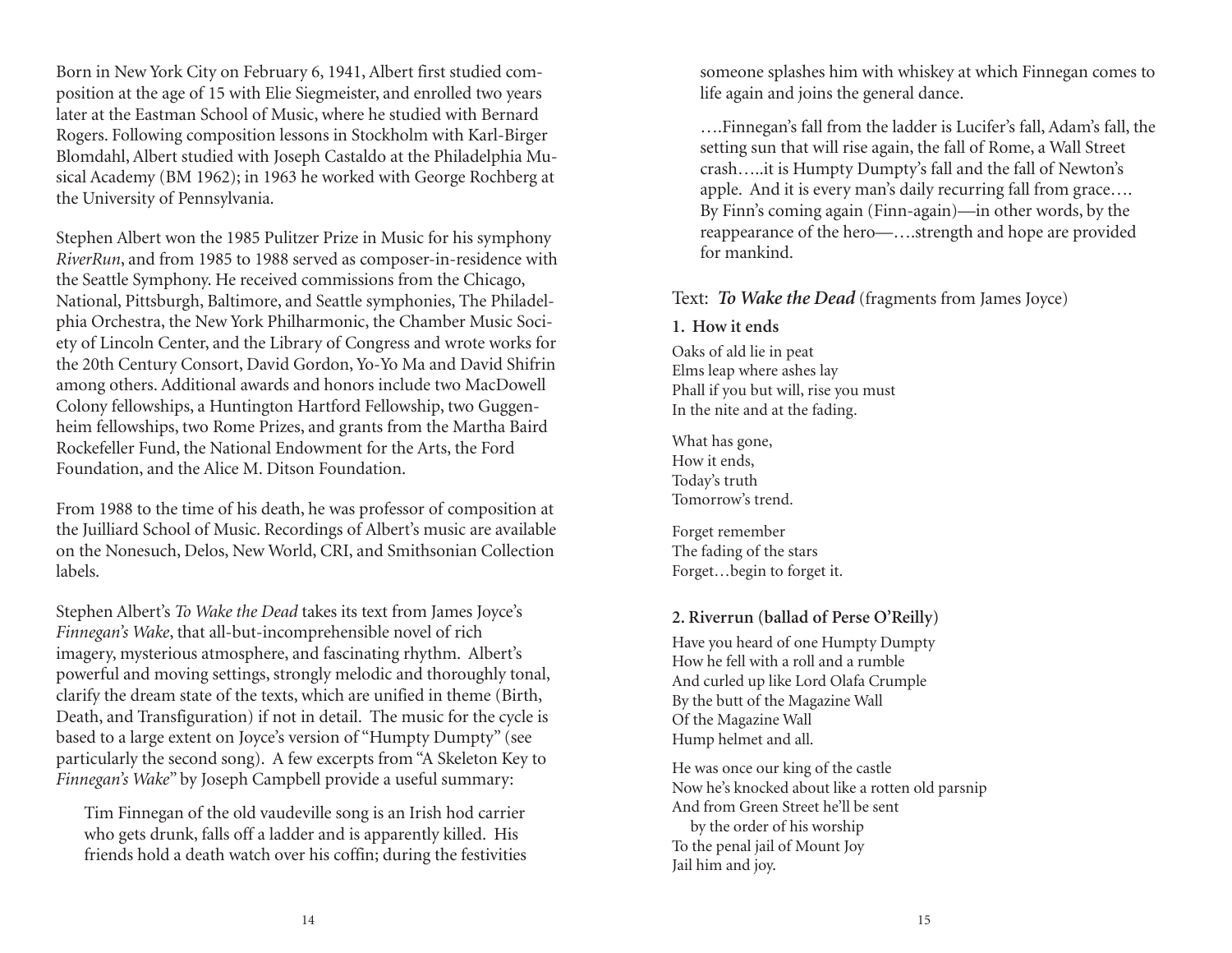Have you heard of one Humpty Dumpty How he…

 —Riverrun, riverrun Past Eve and Adam's From Swerve of shore to bend of bay*—*

…How he fell with a roll and a rumble And not all the king's men nor his horses Will resurrect his corpus For their's no true spell in Connacht or Hell That's able to raise a Cain.

*—*Riverrun, riverrun—

#### **3. Pray your prayers**

Loud hear us Loud graciously hear us O Loud hear the wee beseech of thees We beseech of these of each of thy unlitten ones. Grant sleep.

That they take no chill That they ming no merder, no chill, Grant sleep in hour's time.

Loud heap miseries upon us Yet entwine our arts entwine our arts with laughter low.

Loud hear us Hear the we beseech of thees.

Say your prayers Timothy.

**4. Instruments (Voice Tacet)** 

#### **5. Forget…Remember**

Rush, my only into your arms So soft this morning ours Carry me along I rush my only into your arms.

What has gone How it ends Today's truth Tomorrow's trend.

Forget Remember.

#### **6. Sod's Brood, Mr. Finn**

What clashes here of wills Sod's brood be me fear. Arms appeal With larms appalling Killy kill killy a-toll a-toll. What clashes here of wills Sod's brood.

He points the death bone…

Of their fear they broke They ate wind They fled Of their fear they broke Where they are there they fled Of their fear they fled They broke away.

O my shining stars and body.

Hold to now Win out ye devil, ye.

…and the quick are still He lifts the life wand And the dumb speak.

\* \* \*

Ho Ho Ho Ho Mister Finn You're goin' to be Mr. Finnagain Come day morn and O your vine Send-days eve and, ah, your vinegar. Ha Ha Ha Ha Mister Fun Your goin' to be fined again.

#### **7. Passing Out**

Loonely in me loonelyness For all their faults I am passing out, O bitter ending. I'll slip away before they're up They'll never see nor know nor miss me.

And it's old, it's sad and weary. I'll go back to you My cold father My cold mad feary father Back to you.

I rush my only into your arms. So soft this morning ours Yes Carry me along Taddy Like you done through the toy fair Taddy The toy fair Taddy

First we pass through grass Behush the bush to. To wish a gull Gulls Far far crys Coming far End here Us then Finnagain Take, bussoftlhe memormee Till thou sends thee Away alone a last a loved along the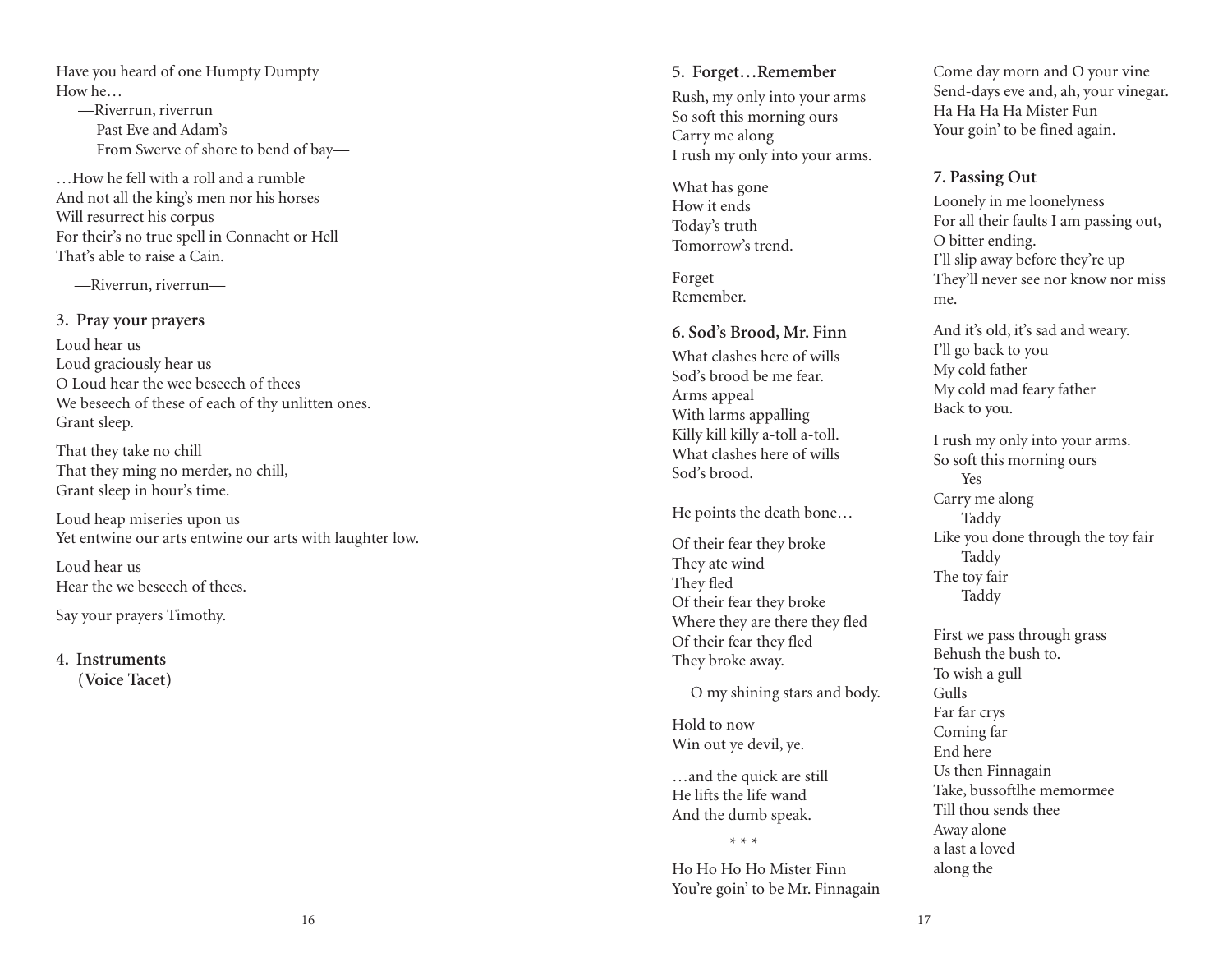# **Artist Bios**

- RICHARD BARBER, assistant principal bassist of the National Symphony, was born into a musical family, beginning piano studies at age seven and double bass at age nine. His decision to pursue music (and not science) as a career was made at age eighteen. That decision took him to Baltimore, where he studied with former National Symphony Orchestra principal bassist Harold Robinson, earning a bachelor of music degree in three years from the Peabody Conservatory of Music. Winning his first audition two weeks after graduation, Mr. Barber moved to Arizona to join the Phoenix Symphony. After three seasons in Phoenix and two summers touring Europe with the Schleswig-Holstein Music Festival Orchestra, he joined the National Symphony Orchestra in 1995 as a section bassist, and was promoted to assistant principal in 1996. Since then he has been particularly active in the Orchestra's chamber music and education programs. He also appears regularly at SAAM with the 21st Century Consort. He plays a double bass made ca. 1620 in Italy by the Brescian master Giovanni Paolo Maggini.
- Appointed to the National Symphony Orchestra clarinet section by Maestro Leonard Slatkin, PAUL CIGAN enjoys a career as orchestral clarinetist, chamber musician, teacher and concerto soloist. In addition to the NSO, Mr. Cigan can frequently be heard performing with the 21st Century Consort, Eclipse Chamber Orchestra, and the Smithsonian Chamber Players as well as on recordings with those ensembles on the Dorian, Bridge, and Naxos labels. In 2012 Mr. Cigan premiered Donald Crockett's *Dance Concerto* with the 21st Century Consort and performed a special wind ensemble version of the piece with the University of Maryland Wind Orchestra in 2015. Mr. Cigan has been concerto soloist with the National Symphony Orchestra, Eclipse Chamber Orchestra, and San Antonio Symphony. Mr. Cigan has held principal posts with the San Antonio Symphony, Colorado Symphony, and Virginia Symphony, and has been guest clarinettist with the Baltimore Symphony Orchestra and The Philadelphia Orchestra. Mr. Cigan is an active teacher and coach through the National Symphony Orchestra's Youth Fellowship and Summer Music Institute programs and has held teaching posts at the Peabody Institute of Music and the University of Maryland. Other musical activities include performing with the Halcyon Chamber Music Festival, the Grand Teton Music Festival, and returning as coach to the University of Maryland's National Orchestral Institute and the Philadelphia International Music Festival. Mr. Cigan is a graduate of Temple University, studying with Anthony Gigliotti, former principal clarinetist of The Philadelphia Orchestra.
- Steinway and Spirio Artist LISA EMENHEISER has been performing with the National Symphony Orchestra for the past 30 years. A graduate of the Juilliard School, where she earned both bachelor and master of music degrees, Ms. Emenheiser is a past winner of the "Young Artist in Recital" and "National

Arts Club" competitions. A native of Washington, D.C., Ms. Emenheiser began her piano studies at the age of four and made her musical debut at the age of seventeen performing the Grieg *Piano Concerto* with the Baltimore Symphony Orchestra and "The President's Own" United States Marine Band. She has appeared as soloist with the National Symphony Orchestra, the Baltimore Symphony Orchestra, the Richmond Symphony, the Kennedy Center Opera House Orchestra, the Virginia Chamber Orchestra, the Fairfax Symphony, and the McLean Orchestra. Ms. Emenheiser appears regularly in chamber music concerts with musicians of the National Symphony Orchestra. An avid performer of contemporary music, Lisa is pianist for the 21st Century Consort and has performed and recorded many premieres. She was featured on national television as an expert artist commentator and performer in the PBS documentary entitled "Exploring Your Brain," performing Ginastera's *Piano Sonata No. 1* and discussing the topic of memory. She has shared the stage with Christoph Eschenbach as part of the Kennedy Center's Iberian Festival and has performed four-hand music with pianist Joseph Kalichstein at the Kennedy Center's Terrace Theatre. A committed teacher, Ms. Emenheiser was thrilled and honored to be inducted into the first Steinway Teachers Hall of Fame. This is her fourth year as piano mentor in the National Symphony Youth Fellowship program. Ms. Emenheiser has recorded for the Bridge, Albany, Decca, Pro Arte, Naxos, VAI Audio, Centaur, Arabesque, Delos, AUR, Jubal House, and Cascades labels. Recently she recorded Respighi's "Three Preludes on Gregorian Melodies" and Frederic Rzewski's "Down by the Riverside" and "Winnsboro Cotton Mill Blues" for the Steinway Spirio collection.

- DANIEL FOSTER, viola, has had a varied career encompassing orchestral, chamber, and solo playing, as well as teaching. After winning the first prize in both the William Primrose and Washington International competitions, Mr. Foster became a member of the National Symphony's viola section in 1993 and was appointed principal by music director Leonard Slatkin in 1995. Mr. Foster has appeared frequently as soloist with the National Symphony since his appointment. Mr. Foster is a member of the critically acclaimed Dryden Quartet, along with his cousins Nicolas and Yumi Kendall and National Symphony concertmaster Nurit Bar-Josef, and is also a founding member of the Kennedy Center Chamber Players. Mr. Foster is on the faculty at the University of Maryland and has given master classes at Oberlin and Peabody Conservatories, the University of Michigan, and the Cleveland Institute of Music. He has been a faculty member for the National Orchestral Institute, and is a member of the International Principals faculty at the Pacific Music Festival in Sapporo, Japan.
- ELLEN HWANGBO, pianist, enjoys a multifaceted career as a performer, teacher, and arts administrator. A top-prize winner of the Music Teachers National Association's National Young Artist Competition in 2006, she has performed to great acclaim across the world, including recent performances at the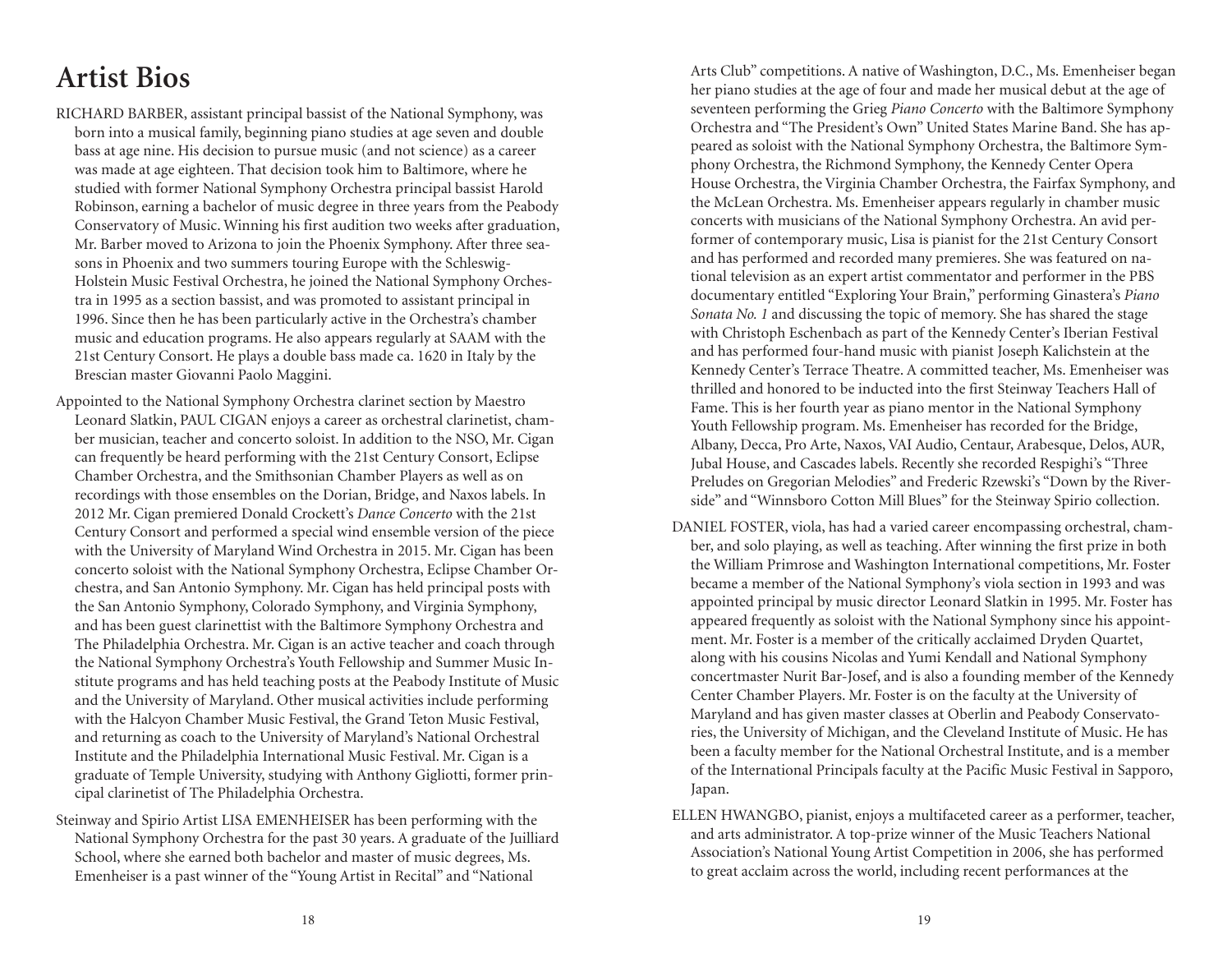Kennedy Center, Carnegie Hall, and Lincoln Center. Ellen began her piano studies with Peter Cooper and continued with Logan Skelton at the University of Michigan, graduating summa cum laude. She received her Master of Music and Doctor of Musical Arts degrees from SUNY Stony Brook, where she studied under luminary pedagogue Gilbert Kalish. Ellen currently serves as Artistic Director of Constellations Chamber Concerts, a D.C.-based concert series that she founded in 2019.

- CHRISTOPHER KENDALL, artistic director, is professor emeritus at the University of Michigan School of Music, Theatre & Dance. During his decade as the school's dean (2005-2015), he was responsible for increasing the diversity of the school and hiring almost half the faculty, for significantly increasing the School's endowment, for renovating and expanding the school's physical plant, and for launching the interdisciplinary enterprise ArtsEngine and its national initiative a2ru (Alliance for the Arts at Research Universities). In Washington, in addition to his work with 21st Century Consort, he is founder and lutenist of the Folger Consort, ensemble-in-residence at the Folger Shakespeare Library since 1977. The ensemble has toured and recorded extensively, and has produced a series of collaborations with Sir Derek Jacobi, in performances at the Globe Theatre in London, in California's Napa Valley, and at Strathmore Hall and the Kennedy Center. Kendall was associate conductor of the Seattle Symphony from 1987 to 1992, and director of the Music Division and Tanglewood Institute of the Boston University School for the Arts from 1993 to 1996, director of the University of Maryland School of Music from 1996 to 2005, and has guest conducted many orchestras and ensembles in repertoire from the 18th to the 21st centuries. His recordings can be heard on the British ASV, Arabesque, Bard, Bridge, Centaur, Delos, Innova, Nonesuch, and Smithsonian Collection labels.
- A resident of Washington D.C., AMY McCABE has performed numerous solo and brass chamber recitals, and most recently was a soloist with the National Youth Brass Band of Great Britain in London's Regent Hall. Amy is currently a trumpet/cornetist with The "President's Own" US Marine Band, and completed two concert tours as a soloist. She is also an active recording chamber musician with Seraph Brass and The Barclay Brass. In addition, Amy has performed with the New York Philharmonic, National Symphony, St. Louis Symphony, and The Brass Band of Battle Creek. Amy was a soloist in the first national touring cast of the Tony- and Emmy-award winning Broadway show, "Blast!", toured with pop artist Michael Bolton, and was a member of the Chicago Civic Orchestra. In her extra time, she enjoys volunteering with nonprofit organizations Sound Impact and the Boulanger Initiative. Her degrees are from Illinois Wesleyan University and Northwestern University, studying with Barbara Butler and Charles Geyer.
- DANIEL PESCA is a pianist, composer and improvisor whose interpretations stand out for their creativity and dynamism. A champion of contemporary

music, Daniel is a member of several ensembles noted for their innovative approach to the development of new work, including the Grossman Ensemble and the Zohn Collective. Daniel has performed the premieres of over one hundred pieces, many composed for him. He has performed as concerto soloist with the Eastman Wind Ensemble, Oberlin Sinfonietta, Aspen New Music Ensemble, Orchestra of the League of Composers, and Slee Sinfonietta. His recordings appear on Urtext Classics, Centaur, Nimbus, Furious Artisans, Albany, and Oberlin Records. His solo album *Promontory*, forthcoming this fall, includes world premieres of works by Augusta Read Thomas, Alison Yun-Fei Jiang, and Aaron Travers, plus compositions by Daniel. Formerly artist-inresidence at the University of Chicago, Daniel is now Assistant Professor at University of Maryland, Baltimore County.

- ELISABETH PLUNK, flute, has performed in the Washington D.C. area with the Kennedy Center Opera Orchestra, Alexandria Symphony, the New Orchestra of Washington, and the Post-Classical Ensemble. She has been a member of the United States Marine Band for seventeen years, frequently performing at the White House. She served as Guest Principal Flute with the Orquestra do Estado Sao Paulo and been a member of the Youth Orchestra of the Americas. She was a student of Jeanne Baxtresser and Alberto Almarza at Carnegie Mellon University.
- ALEXANDRA OSBORNE, Australian violinist, enjoys an exciting and versatile career as an orchestral and chamber musician, solo artist, and teacher. She was appointed to the National Symphony Orchestra by Christoph Eschenbach as the youngest member of the violin section in 2009, and most recently was the Acting Assistant Concertmaster. A chamber music lover, Ms. Osborne has appeared at the Taos, Pan Pacific, Kneisel Hall, Sarasota and Colorado Music Festivals, the Philadelphia Chamber Music Society, the Fortas Chamber Music Series and was a featured artist in Symphony Magazine. She is a laureate of the 2001 Michael Hill International Violin Competition, winner of the Gisborne International Music Competition, and a gold medalist of the Symphony Australia Young Performers Award, Australia's largest and most grueling instrumental competition. Ms. Osborne collaborated with members of the Chamber Music Society of Lincoln Center for Alice Tully Hall's highly acclaimed opening night concert and performed the Mendelssohn Octet at Lincoln Center with members of the New York Philharmonic. Recent highlights include her debut album of world premiere Nico Muhly and Philip Glass works out now on ABC Classic, tours across Australia and the USA with the Australian Chamber Orchestra, a concert on the "King Louis XIV" Amati at the Smithsonian American History Museum, founding board member and violinist of Jackson Hole Chamber Music, Guest Concertmaster with the Auckland Philharmonia, the Dvorak Piano Quintet with Maestro Eschenbach, the Fortas Chamber Music Series, and concerts at the Lucerne, Bonn, Grafenegg and Rostropovich Festivals, and the BBC Proms. A graduate of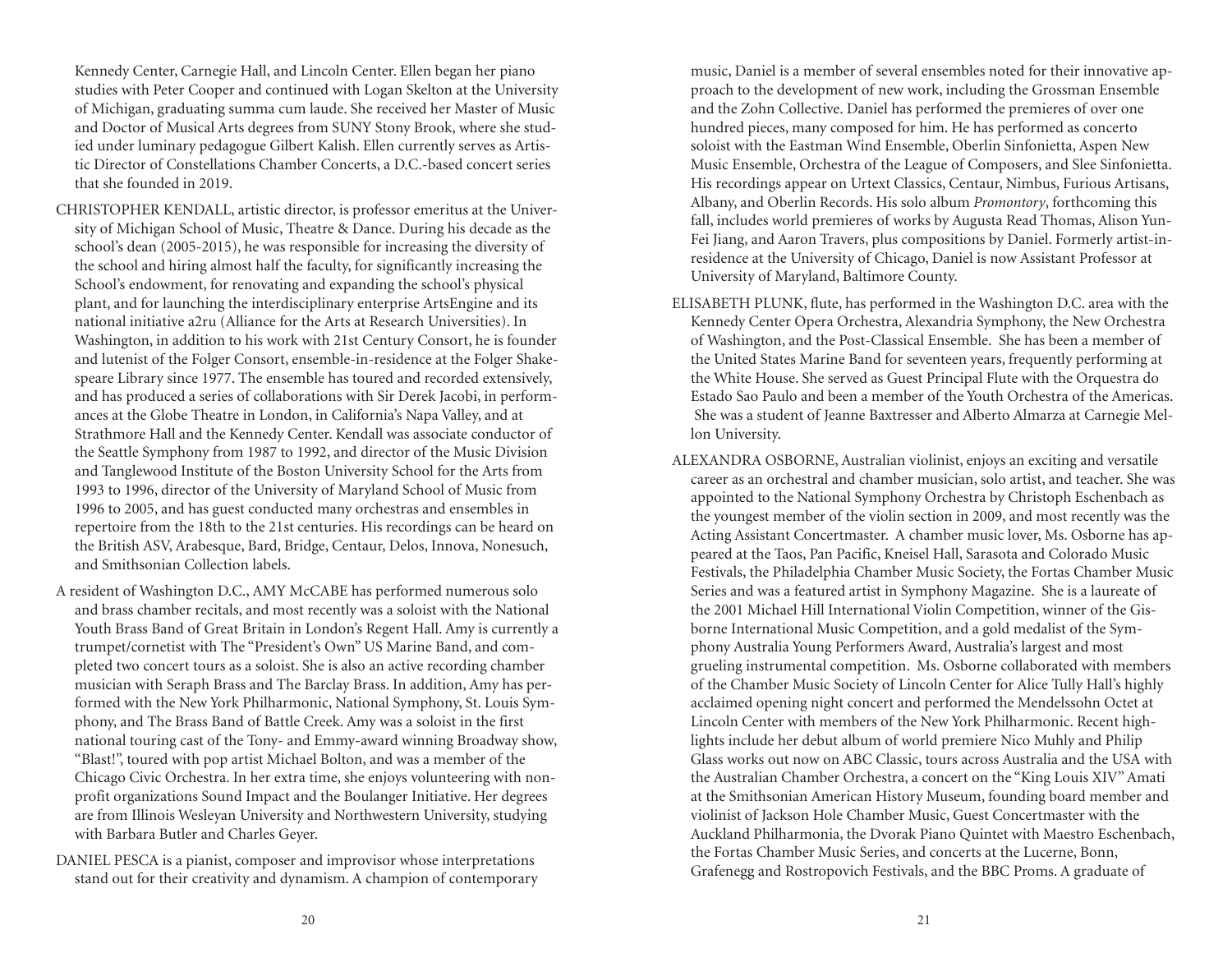Curtis and Juilliard, she currently plays with the Omega Ensemble in Sydney, the 21st Century Consort, Chiarina Chamber Players, Eclipse Chamber Orchestra, Gourmet Symphony and frequently performs with The Last Stand Quartet. With a keen interest in fostering young talent, she is a teaching artist for the American Youth Philharmonic Orchestra, the NSO's Youth Fellowship and Summer Music Institute programs, and recently joined the faculty of the Hawaii Youth Symphony, whilst maintaining a private teaching studio in Washington, DC..

A National Symphony cellist since 1998, RACHEL YOUNG brings a diverse musical background to her work, ranging from an avid engagement in chamber music to a strong interest in new music. She joins NSO colleagues as a member of the Last Stand Quartet and the 21st Century Consort. Prior to joining the Symphony, Ms. Young served as principal cellist of the Kennedy Center Opera House Orchestra. An enthusiastic chamber musician, she has appeared with the the Fortas Chamber Music Series and Mason Bates' KC Jukebox at the John F. Kennedy Center, Smithsonian Chamber Music Society, Jackson Hole Chamber Music, Garth Newel Music Center, the Odeon Chamber Series, the Strathmore Mansion, the White House, and the American Embassy in Madrid, as well as on radio stations WGMS, WETA, and WGBH. Her discography includes performances with the 21st Century Consort and the Smithsonian Chamber Players. Young has also enjoyed occasional forays into new arenas, collaborating with the Paul Taylor Dance Company, movie producer Bill McKenna, songwriter Randy Barrett, and saxophonist Al Regni. Ms. Young was born and raised in Washington, DC. She began studying music at the age of 4, and quickly knew she wanted to become a cellist. In high school, Young trained in the NSO's Youth Fellowship Program, studying with principal cellist David Hardy. She went on to play with the Contemporary Music Ensemble at the Peabody Institute and found the challenge and discovery of performing contemporary music incredibly rewarding. She earned a Bachelor of Music degree from the New England Conservatory of Music, where she studied with Laurence Lesser, and her Master's degree in cello performance with Stephen Kates at the Peabody Conservatory. She was a Fellow at the Tanglewood Music Center and attended the Britten-Pears School for Advanced Musical Studies in England where she studied with William Pleeth. Young is a teaching artist with the National Symphony Orchestra's Youth Fellowship and SMI programs as well as a chamber coach for the Maryland Classic Youth Orchestra. She serves on the boards of the Kindler Cello Society and the 21st Century Consort. She resides just outside of Washington with her husband, bassist Anthony Manzo, their 2 children, 3 basses, 3 cellos and 3 cats. She often commutes to work on her bike.

## **21st Century Consort Future Concerts**

Please mark your calendars and sign up for our e-mail list at focuspull.in/21mail to get news and updates about the season.

*Concerts are at St. Mark's Episcopal Church, 301 A Street, SE, Washington, DC. Programs are subject to change.*

### **"Color Wheel"** - DECEMBER 4, 2021

ERIC MOE – *Grand Prismatic* ELENA RUEHR – *Blackberries* LUKE CARLSON – *Spectra* JEFFREY MUMFORD – *amid fleeting pockets of billowing radiance* DAVID FROOM – *Shades of Red* ALEXANDRA GARDNER – *Electric Blue Pantsuit* JENNIFER HIGDON – *Piano Trio (Pale Yellow, Fiery Red)*

## **"Count the Ways"**  $\blacksquare$  february 5, 2022

OUTI TARKIAINEN – *Sans Paroles* JESSIE MONTGOMERY – *Duo* CARLOS SIMON – *Where two or three are gathered* STEPHEN JAFFE – *Trio* (World Premiere) STANISLAW SKROWACZEWSKI – *Musica a Quattro (22' cl, vn, va, vc)* VALERIE COLEMAN - *Freedmen of the Five Civilized Tribes*

### **Concert -** APRIL 9, 2022

JAMES PRIMOSCH – *Times Like These*  PAUL SCHOENFIELD – *High Rock Ballet* HILARY TANN – *World Premiere* PAUL SCHOENFIELD – *Sextet* (Premiere of revised version)

For Consort news and performance information, please visit the 21st Century Consort website at **www.21stcenturyconsort.org**.